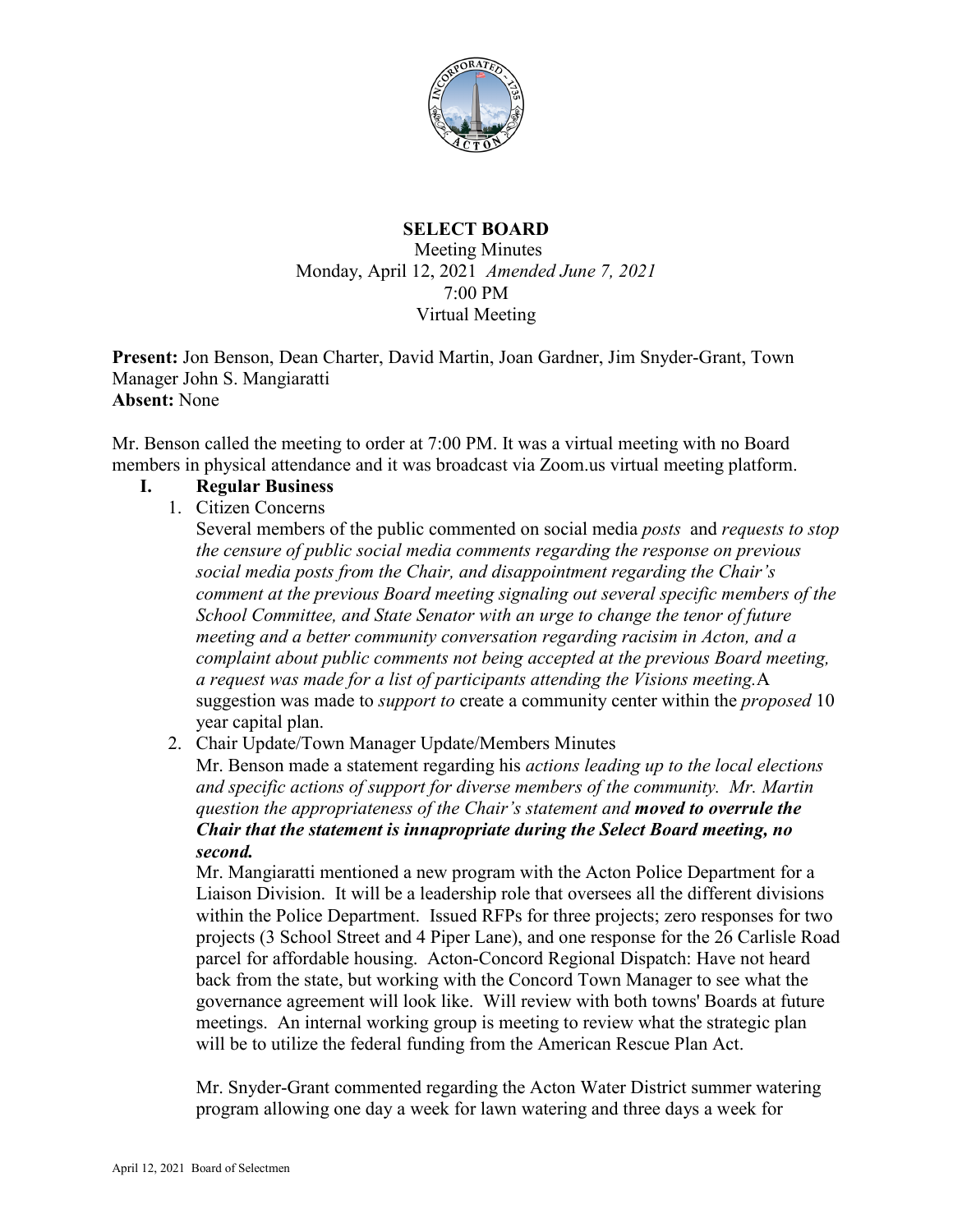

gardens. Mr. Snyder-Grant commented on his conversations with citizens concerned about recent social disruptions relative to the recent election and comments that were made at a previous Board meeting. The Braver Angles organization will be holding a virtual debate and discussion on May 2 regarding the ABRHS Colonials mascot. Visions Incorporated hosting educational dialogs including a group of town staff, school and local leaders. The Acton-Boxborough United Way is fostering dialog across all divisions. A suggestion was raised about the possibility of the Asa Parlin house to be used as a potential cultural center.

Ms. Gardner announced that the Planning Board is holding a hearing about the proposed Drive-Up Window Zoning Bylaw amendment on April 15.

Mr. Martin toured the new Douglas-Gates school building site; construction is progressing well. The Diversity, Equity & Inclusion Commission is close to releasing its survey. At the 53 River Street site, an archeological investigation is underway using ground-penetrating radar and digging.

Mr. Charter is monitoring the North Acton Fire Station construction progress and anticipating completion in October. The Community Preservation Committee is close to consensus on all items under consideration, with continuing debate regarding the Dog Park and Gardner Field applications. Mr. Charter attended a presentation on "A History of Acton" hosted by Doug Herrick of the Historical Commission.

# **II. New/Special Business**

3. COVID-19 Response Updates

Mr. Mangiaratti reported the town is getting ready to open to the public for full inperson services on May 3. The cumulative number of COVID-19 cases in Acton is 910. The town is still working with the Department of Public Health to possibly set up a combined multi-town vaccination center in Acton.

# **4.** Board to Approve the FY22 Municipal Budget

The Town Manager presented the recommended Municipal Budget for FY22. The budget includes municipal operations of \$36,617,835, subsidies to enterprise funds of \$375,000 and capital projects of \$601,000 for a total of \$37,807,832. It represents a 2.56% increase over total Town appropriations for FY21. The proposed budget will be presented to the Finance Committee at its next meeting, and then to Town Meeting on June 21 for approval.

**Ms. Gardner moved the Town Manager Recommended Budget consisting of municipal operations, subsidies to enterprise funds and recommended capital totaling \$37,807,832 be approved, seconded by Mr. Martin and unanimously voted by roll call:**

**(Aye: Mr. Snyder-Grant, Ms. Gardner, Mr. Charter, Mr. Benson, Mr. Martin)**